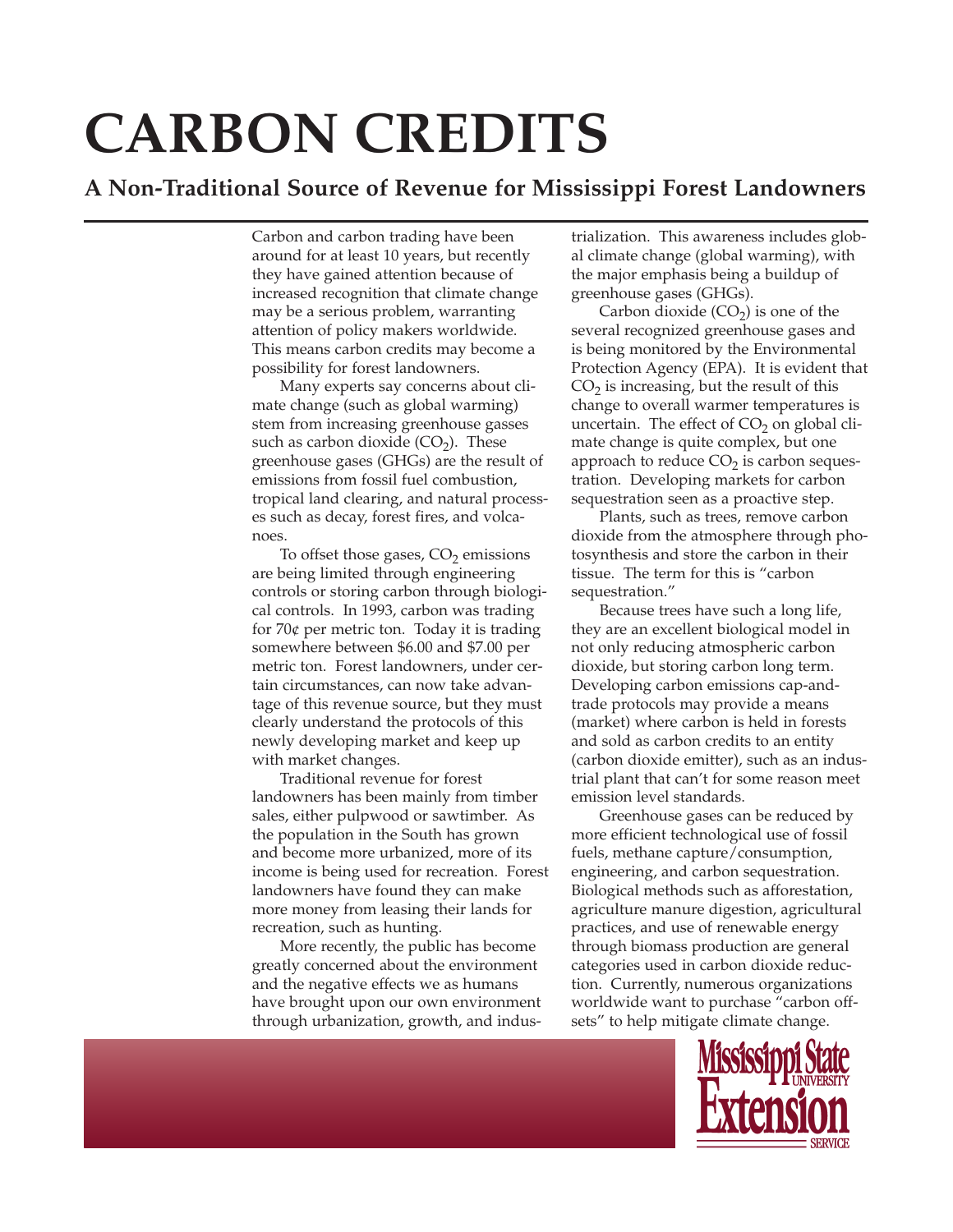Even though the carbon offsets situation may change, many individuals and organizations see economic value and gain from owning these offsets, and the market appears to be growing.

The demand for forestry credits has mainly been driven by a variety of nongovernmental agencies (NGOs), such as the Carbon Fund, the Climate Trust, the National Carbon Offset Coalition, Powertree, and the Pacific Forest Trust.

This publication provides Mississippi landowners with pertinent information on why carbon may become a viable commodity, how the carbon market has been developed and possible continuing changes, systems available for trading carbon credits, and steps needed the landowner needs to trade earned carbon credits.

## **Terminology**

Before we get into a discussion on carbon, let's define some useful terms.

Basic to the entire understanding of the carbon market is the term "carbon credits." We have all heard this term, but how many people really know what it means? Typically a carbon credit represents one metric ton of carbon dioxide  $(MTCO<sub>2</sub>)$  removed from the atmosphere or kept from entering into the atmosphere from some particular source (such as industrial emissions).

Carbon credits can be thought of in two general categories, sequestration (capturing  $CO<sub>2</sub>$  from the atmosphere) and carbon dioxide saving (emissions control). For loblolly pine plantations in Georgia, a general estimate of carbon storage was shown to be between 1 and 4 metric tons per acre per year, depending on intensity of management. Using this as a general guideline, a 100-acre pine plantation in Mississippi sequesters about 100 to 400 metric tons of carbon per year, and you as the landowner would have between 100 to 400 carbon credits in any one year.

These carbon credits are what will be sold on the carbon market. Currently, carbon on the Chicago Climate Exchange is being sold somewhere between \$6.00 to \$7.00 per credit, so the financial return based on the previous example of 100 acres for one year would be between \$600 to \$2,800. The dollar returns shown in the example below represent the lowest value for those credits at the lowest price as well as the highest value at the highest price.

*Example:* Difference in return from a 100-acre pine plantation assuming that carbon accumulation is between 1 to 4 metric ton/ac/yr and carbon is selling between \$6.00 to \$7.00/tonne

Lowest:  $100 \text{ tonne} \times $6.00 = $600.00$ Highest: 400 tonne x \$7.00 = \$2,800.00 Extending this example out to a typical pine rotation of 25 years, simply multiply the two figures generated (\$600 and \$2,800) by 25. This would yield on the average \$15,000 for the lowest example and \$70,000 for the highest example with a rotation length of 25 years.

Another commonly used term is "carbon offset." A carbon offset is generated by reduction, avoidance, or sequestration from a specific project. Today, the primary viable offset for forestry is afforestation of traditionally agronomic fields. "Offset" means that a specific project counteracts or offsets carbon that would have been emitted to the atmosphere.

Some organizations think offsets are a critical piece of the climate change solution, because they can be readily implemented using existing technology. But using offsets does have guidelines, and the offsets must really benefit the environment.

Two essential criteria must be met. First, you must show there could not be an offset project unless the offset purchaser provides funding, and secondly, you must strongly quantify the results of the project. Afforestation projects must have been begun after January 1, 1990.

"Offset aggregators" are organizations that group smaller carbon offset projects together for trading. They are also called "offset providers." They serve as administrative and trading representatives on behalf of numerous individual participants. This gives small landowners the ability to trade carbon, and it streamlines reporting. Today there are a number of these organizations, such as the AgraGate Climate Credits Corporation, the Delta Institute, Dogwood Carbon and Carbon Farmers.

Most of these aggregators are part of larger organizations that have added carbon to their efforts. For example, AgraGate Climate Credits Corporation is owned by the Iowa Farm Bureau.

A "carbon registry" allows carbon offsets to be held and traded. In the United States, the largest carbon registry is the Chicago Climate Exchange (CCX). This is the only U.S. registry currently trading in carbon. Several other registries exist nationally and regionally, but they are not actively trading carbon at this time. Each of these registries has specific guidelines, many of which have limited or no forestry criteria.

A "managed forest" is any non-industrial forest being managed with a forest stewardship or sustainable forest management plan. The key here is that the landowner must not only have an active forest management plan but the plan must be implemented.

Another term to know is "forest protocols." This defines the type of forest activity and the guidelines you must follow to qualify under the specific activity. Currently, CCX has approved forestry protocols for afforestation and managed forests. They have also determined what qualifies for these specific protocols.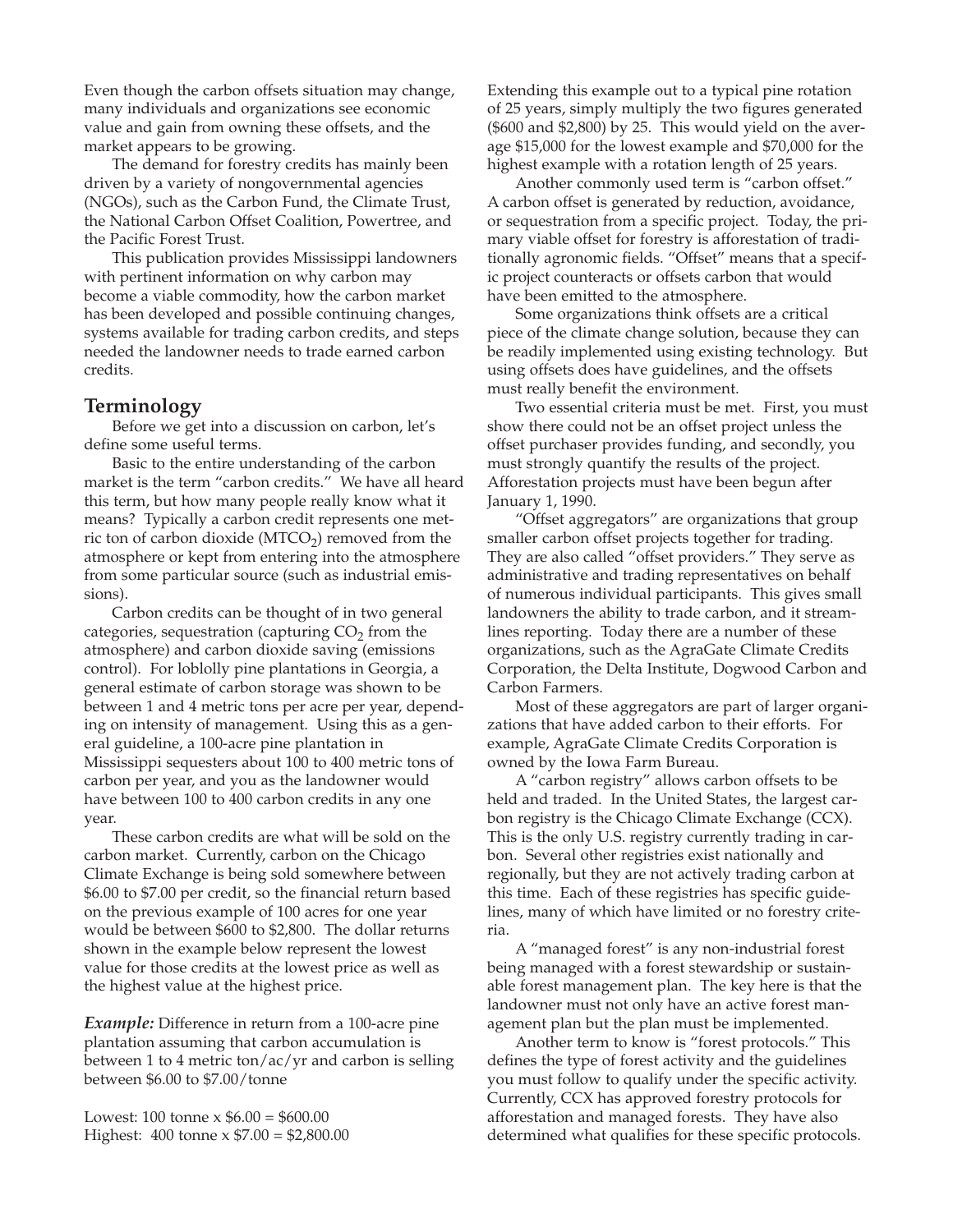## **Carbon and the Forest**

Because  $CO<sub>2</sub>$  is considered a greenhouse gas and by many one of the primary factors in global climate change, efforts are in place to reduce the level of  $CO<sub>2</sub>$ in the atmosphere. The United States did not ratify the Kyoto Protocol because of emission limitations that focused too heavily on the more industrialized nations. (The Kyoto Protocol did not allow industrialized nations to incorporate or rely on planted forests and carbon-removal methods, only on emission reductions to meet target levels.)

The US does not, at this time, require emissions reductions through cap-and-trade legislation, so the carbon market has been totally voluntary. But some industries have actively worked to reduce greenhouse emissions. The majority of these voluntary reductions have focused on engineering efforts, but agricultural efforts have begun to take place, with the first focus being on afforestation (planting of trees on sites previously in row-crop production or pasture). More recent modifications of the Kyoto Protocol have been a bit more open to forestry aspects and may in the future include forest management. The concern here is with

so called "phantom forest offsets" and the ability to monitor and verify these offsets.

The ability of plants to sequester carbon through photosynthesis plays an important role in removing  $CO<sub>2</sub>$  from the atmosphere. In general, the process of photosynthesis extracts  $CO<sub>2</sub>$  from the air and, combined with water  $(H<sub>2</sub>O)$  and sunlight (energy source), produces carbohydrates (glucose) ( $C_6H_{12}O_6$ ), oxygen  $(O_2)$ , and water vapor (H<sub>2</sub>O). These carbohydrates build cellular structures in the form of biomass.

Although trees sequester carbon through photosynthesis, the rate varies greatly by species and geographic location. In general, carbon accumulation is most rapid in the early life of a tree, where photosynthesis is much greater than respiration.

The most important plants on earth for storing carbon are trees, since they convert most of the incorporated atmospheric carbon to wood. In trees, carbon is primarily stored in wood (branches, stemwood and roots), while some carbon is also stored in more shortlived materials such as leaves.

In live trees, water accounts for about 50 percent of the weight, while in oven-dried wood carbon accounts for approximately 50 percent of the weight.



Carbon amounts stored in various parts of a loblolly pine stand through age 34, including the soil of an old field site (Richter and Markewitz 1995).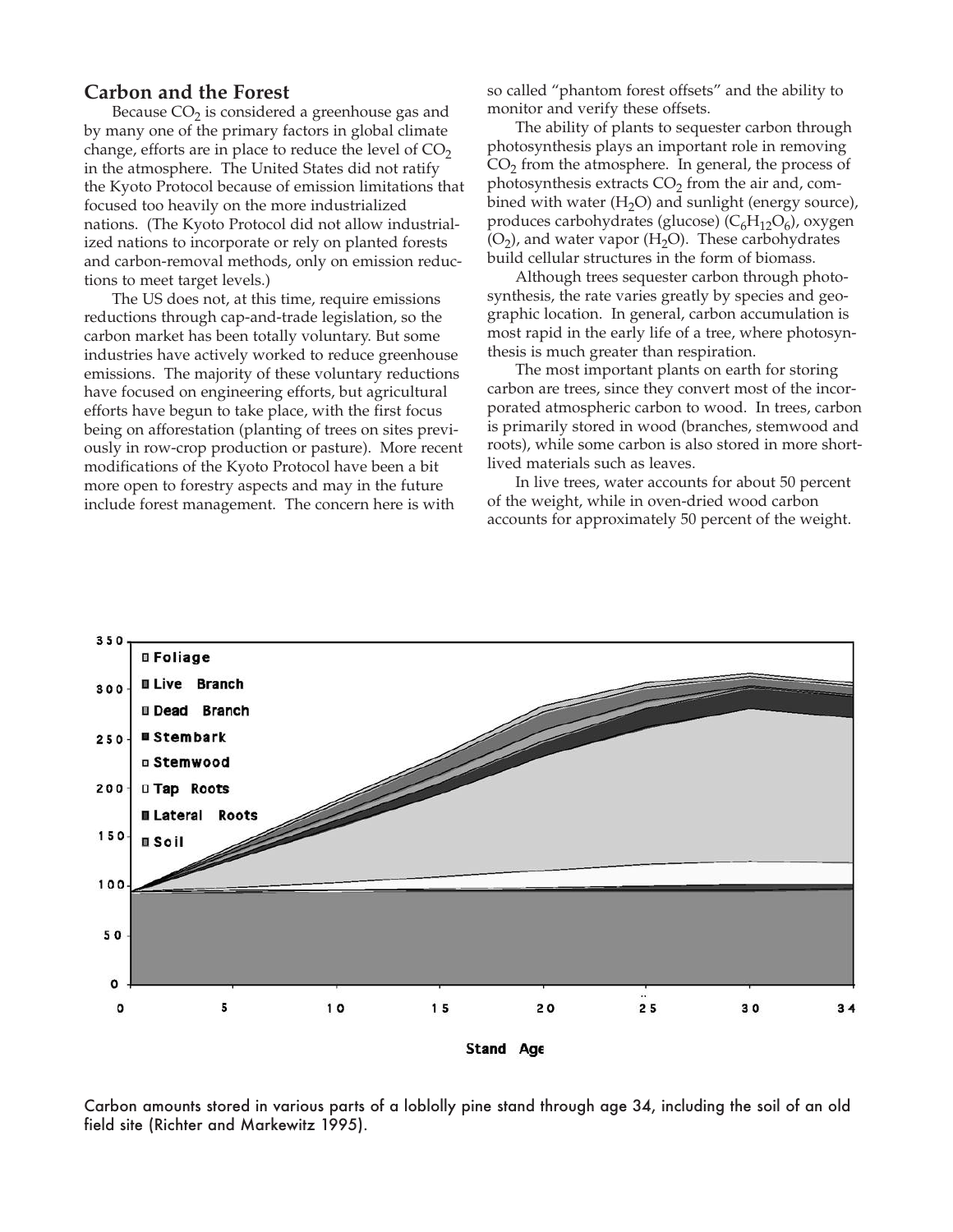Carbon in stemwood shows the largest increase through time, but the amount starts to level out at age 30 as the stand becomes fully stocked and trees compete. Carbon stored in the stemwood of the tree in some cases can be considered long-term storage, depending on harvest age and the type of products produced. Information concerning carbon content and sequestration potential of trees provides a sense of the importance of forests in offsetting human-produced carbon emissions.

Trees used in chip production, pulp, and paper production cannot be considered a long-term sink of carbon, since much of the carbon is released back to the atmosphere fairly quickly. Generally, these are faster-growing trees, such as eastern cottonwood (*Populus deltoides* Bartr.) and Eucalyptus spp. (*Eucalyptus spp*.), which sequester high amounts of carbon early in life (1 to 30 years).

Loblolly pine (*Pinus taeda* L.) should also be on this list, because this species is being grown worldwide for both pulp and sawtimber production. On the other hand, some species will be used entirely for solid-wood products dictating a much longer rotation or growing period.

It has been argued that the carbon tied up in such products may last for centuries, tying up this carbon indefinitely. Forests being held for aesthetics or recreation also serve as a good carbon sink, as the carbon is stored indefinitely. Actively growing forests are critical to increased carbon sequestration because as trees reach maturity, the difference between carbon storage, use, and respiration may become so similar that the release of carbon may equal capture of carbon for very old trees.

## **The Carbon Market**

The emerging carbon market is constantly being modified, streamlined, and sometimes more regulated. In the United States, carbon markets are being developed at the state, regional, and national levels. Most of these markets are still developing but may be ready for trading in carbon offsets soon. It is not unusual to read about catastrophic conditions thought to be the result increased levels of greenhouse gases and higher temperatures. These concepts have fueled the carbon market status, bringing steps toward decreasing atmospheric carbon dioxide.

The current United States market for carbon is the Chicago Climate Exchange (CCX). It is the only legally binding market in the U. S. It has about 300 participants and is totally voluntary.

In December 2007, CCX approved a managed forest protocol. Because the managed forest protocol has just been defined, this paper will concentrate only on afforestation. Afforestation is defined as planting trees on sites that were either in agriculture production or left fallow. CCX is the only U.S. organization trading

forestry offset credits. Here are the general eligibility requirements under the CCX forestry offset program:

### *General eligibility requirements for forestry offset projects as defined by the Chicago Climate Exchange.*

- Afforestation, reforestation, and forestry enrichments projects initiated on or after January 1, 1990 on un-forested or degraded forest land.
- Federal Conservation Programs, such as the Conservation Reserve Program (CRP) and the Wetlands Reserve Program (WRP), are recognized by the CCX and qualify for possible carbon credits if they are undertaken with forestation on a contiguous site.
- Demonstrate that entity-wide forest holdings are sustainably managed, with the inclusion of a management plan and certainty of implementation.
- As of January 1, 2008 the contract period now extends for 15 years, prior to that time the contract period was 5 years.
- Demonstration of long-term commitment to maintain carbon stocks in forestry.
- Must have approved methods of quantifying carbon stocks.
- Independent third-party verification of carbon stocks.
- No harvest or thinnings are allowed under the afforestation protocol. Prior to harvest or thinnings the forest must be listed in a certified sustainable management program and a baseline carbon stock assessment must be completed.

As previously mentioned, this market continues to change. One change in the forestry area is the possible inclusion of a "managed forest" protocol. Today, managed forests are not recognized under the CCX for possible carbon credits, but specific protocols are being written that would allow this type of forest to qualify as a carbon offset. The protocol was released in January 2008 but has been going through some minor changes.

The information needed for this type of forest activity is not much different from the afforestation activity, except for establishing a carbon baseline for specific stands. This baseline is a reference point for setting a specific date and carbon amounts. Thus, any carbon sequestered beyond this date can be accrued for trading. Other key aspects would include forest certification, viable and active management plan, an approved growth and yield model, and data availability supporting rates of carbon sequestration.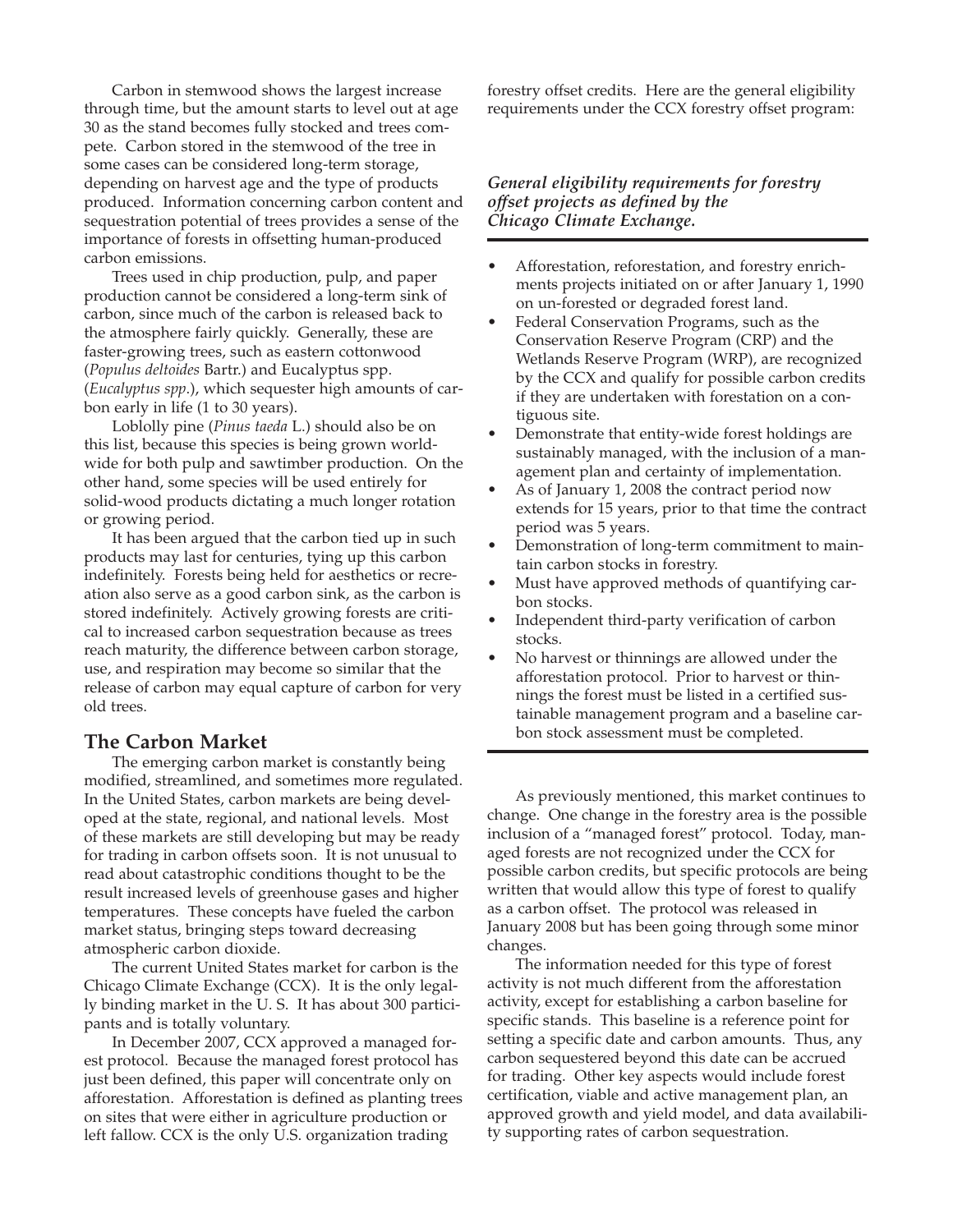Following are the current eligibility protocols as defined by CCX for "managed forest":

- Nonindustrial working forest, which encompasses those forested lands not dedicated to a specific manufacturing facility producing carbon emissions.
- b. Certified through a forest stewardship program, such as the American Tree Farm System (ATFS), Sustainable Forestry Initiative (SFI), the Forest Stewardship Council (FSC), Green Tag and the Program for the Endorsement of Forest Certification schemes (PEFC).
- c. Management is being implemented according to an approved and sustainable forest management plan.
- d. In the case of small landowners, the aggregator selected must be approved by the CCX.
- e. If the landholding is large enough and the individual wishes to enroll as a separate entity, they will need an updated inventory of the forest stands by a qualified forester and the use of a CCX approved growth and yield model for determining a carbon baseline (i.e. reference point).
- f. In addition, there will be a third-party verification of estimated carbon.
- g. Harvesting is allowed but only to the extent that it does not exceed the amount of carbon sequestered on a yearly basis.

The question often comes up as to how a small landowner might to take advantage of the carbon market. This is where an offset aggregator is useful, by grouping smaller farms and landowners who can't produce the minimum of  $12,500$  MTCO<sub>2</sub> per year by themselves.

Through an offset aggregator, a small landowner can be registered and sell carbon credits. Many aggregators are available to landowners that serve as administrative and trading representatives on behalf of numerous individual participants. The Chicago Climate Exchange requires that all aggregators be registered.

A landowner would have to complete these steps to become registered as an offset aggregator:

- 1. Approval by the CCX committee on forestry offsets
	- a. Committee consists of CCX members with expertise in the area of forestry
	- b. Committee meets monthly to review new projects
- 2. Projects that are consistent with developed protocols can receive expedited approval
- 3. Offsets are issued only after verification of actual project activity.

Each carbon credit represents one MTCO<sub>2</sub> either removed from the atmosphere or saved from being emitted by industrial facilities. Thus, for each  $MTCO<sub>2</sub>$  sequestered carbon credit producers may sell one carbon credit.

If you want to participate in the carbon market though an aggregator, be informed before signing. Different aspects may vary among aggregators and may provide incentives to choosing the right aggregator for your particular situation. Aggregators are responsible for explaining CCX rules and requirements to individual owners and coordinating with CCX approved verifiers. Services provided by aggregators may include information and education, enrollment, certification, verification, and credit marketing. The following example lists the typical steps an offset aggregator (in this case AgraGate Climate Credits Corporation) would follow:

- 1. Basic Requirements for Afforestation shown in the General Eligibility Requirements on page 5.
- 2. Quantification of the Carbon Stocks the aggregator will sometimes use tables or direct measure. If tables are used they must be approved by CCX. Tables tend to be somewhat conservative but, much easier and cheaper to use. Direct measure provides a better estimate, but is costlier and the verification company must be CCX approved.
- 3. Completion of Forestry Offset Contract This contract will include compliance rules, credit title transfer on January 1 of each year, semi-annual payment schedule and limited risk liability. This is generally 20 percent of the offset for catastrophic loss (i.e. loss of forest due to fire). The contract should also define all of the associated fees, including aggregator fees, verification fees, and CCX transaction fees.

## **Carbon Registries**

Today several registries are active in the United States: the Chicago Climate Exchange (CCX), the Department of Energy (DOE) National Voluntary Reporting of Greenhouse Gases Program, the California Climate Action Registry (CCAR) and the Regional Greenhouse Gas Initiative (RGGI). Only the CCX has an exchange platform for trading forestry offset credits in the United States. The problem with multiple registries will be that each may have different rules on how to set carbon baselines, eligibility (managed versus afforestation/reforestation), monitoring methods, verification rules, and the pools of carbon that can be registered.

Differences in forest accounting among these four primary United States registries will affect not only eligibility but the cost of participation in these registries. These issues include baseline standards, additionality, leakage, and performance (see the graph below). It is important to understand each of these issues and how each will affect development of your carbon portfolio. Here is a clarification of these four terms.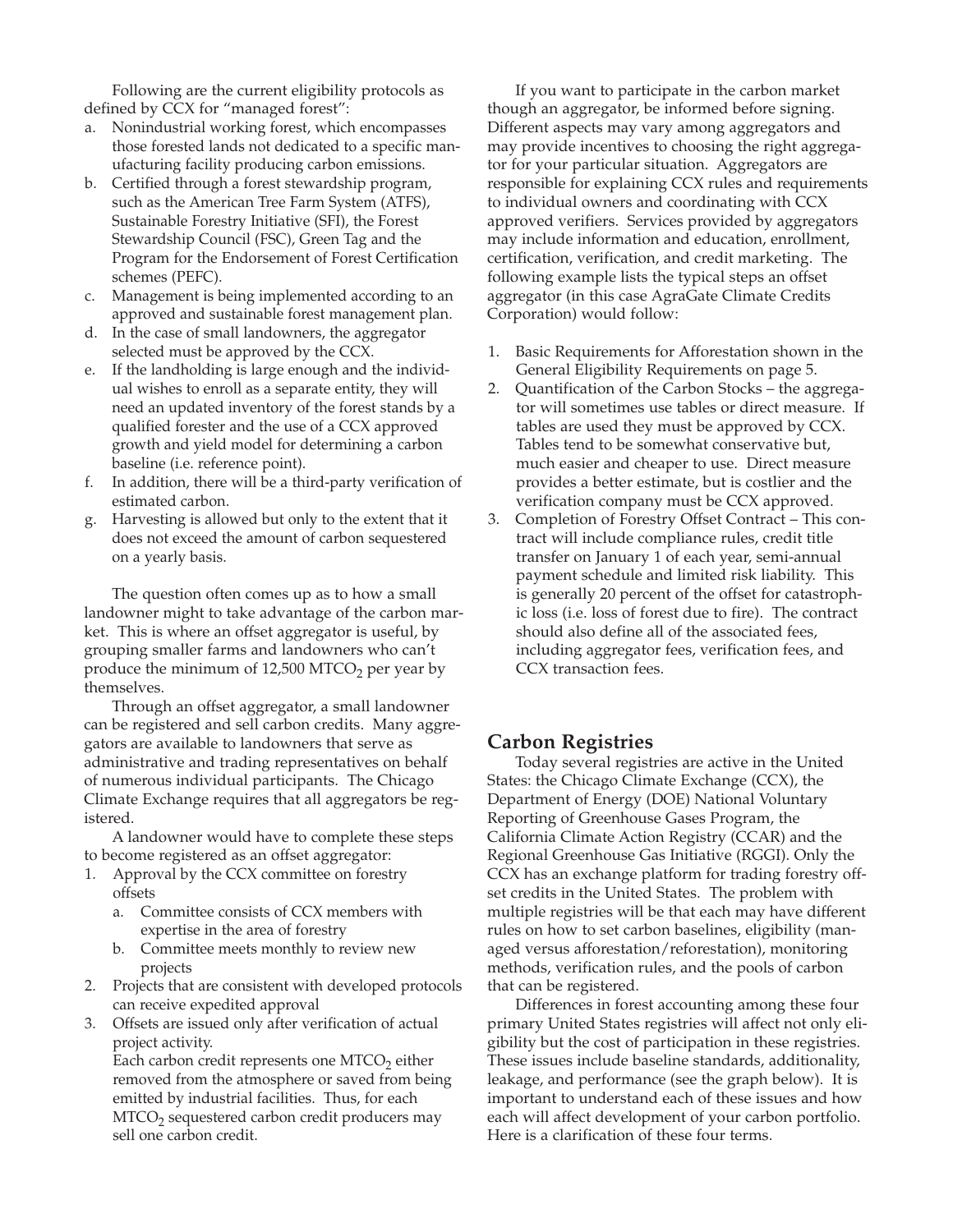**Carbon baselines** — the starting point from which you begin to develop a carbon account. For example, newly planted fields would start from the time of planting, but managed forests' starting point usually relates only to the carbon sequestered from a specific date. These baseline carbon values are determined through a statistically sound growth and yield models where you can determine how much carbon is sequestered.

**Additionality** — additional carbon that is sequestered from the environment through forestry practices. This is easily understood where agronomic fields are planted to trees (afforestation). However, this term could also be used where rotation lengths are being increased or where harvests are less than projected, thus allowing a higher amount of carbon to be stored in stems. We also have to consider the fact that some wood products, such as structural lumber, have long live spans and are legitimate carbon pools.

Leakage – how much events occurring outside the project boundary tend to reduce a project's carbon emissions benefit. For example, avoiding deforestation in one place might hasten deforestation in some other place.

**Permanence** – difficult because of natural disasters, such as wildfires, and can have a dramatic effect on the emissions of carbon that were once stored by forests. Some registries try to answer this loss by requiring the producer to account for this loss of carbon in the net change calculations with no additional carbon credits allowed until carbon stocks are back in the positive mode.



The typical process by which carbon credits are created and the steps needed to qualify for the sale of earned carbon credits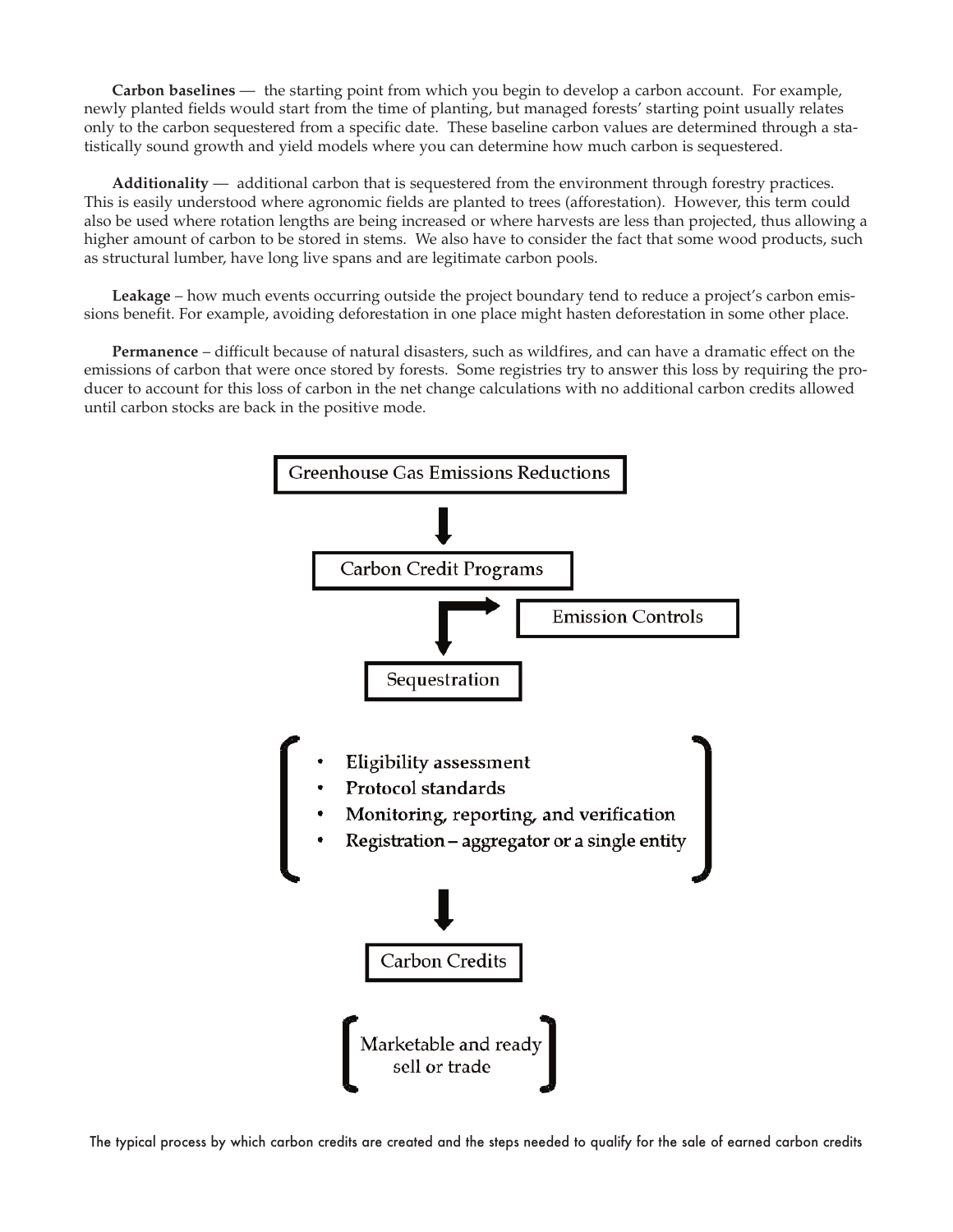## **Estimates of Carbon**

Estimating carbon may not be practical now for most forest landowners, since the costs may be more than the income from the sale of carbon credits. For small forest landowners grouped under an aggregator, it will be up to the aggregator to provide a viable and approved set of equations or tables.

The Mississippi Forestry Commission and the Mississippi Institute for Forest Inventory (MIFI) in cooperation with the Forest and Wildlife Research Center, Department of Forestry at Mississippi State University, are preparing individual tree carbon tables for a wide variety of forest species. These tables are from tree biomass information appropriate to Mississippi forests and will be available on the MIFI web site (http://www.mifi.ms.goc/). Other carbon estimates for the southeastern United States can be found, such as those derived by the Georgia Forestry Commission and the Warnell School of Forestry at the University of Georgia. These are for the major forest types in Georgia. These tables will be used for aboveground carbon estimates. The Georgia registry focuses primarily on entities that do not have reliable inventory information and then allow those that want to sell to have a cruise reliable inventory that will be needed between buyer and seller.

Carbon estimates are from stand inventory data, but this information should be at least regionally specific and species specific. As we said earlier, growth and yield models, tables, and equations must be approved by the registry, such as CCX. Inventory work can be fairly expensive, ranging from \$6.00 per acre and up, depending on type and intensity of measurements.

You can get estimates of carbon from any forest stand from a normal cruise as well as an understanding of moisture content of wood, green weight of wood, or dry weight of wood.

#### *Example*

- Let's make a few assumptions to ease calculations while providing a clear understanding of what is entailed. These are the assumptions:
- 1. 80 acres of loblolly pine were established on an old field site in Mississippi under the Conservation Reserve Program in 1992.
- 2. The trees were planted at a rate of 700 trees per acre.
- 3. Return from carbon is set at \$4.00 per metric ton of  $CO<sub>2</sub>$ .
- 4. Use AgraGate as the aggregator for small landowners.

Since this example uses the Forestry Contract as defined by Agragate Climate Credits Corp., here are some points we should be aware of:

- 1. Exchange offset issued based on  $CO<sub>2</sub>$  sequestered during the years 2003 to 2010.
- 2. Landowner obligations end January 1, 2011.
- 3. If the landowner fails to meet the terms of the contract, payments made to the landowner shall be repaid to CCX and will be subject to interest and penalties.
- 4. CCX and AgraGate make no guarantees to the marketability of value of carbon credits.
- 5. The landowner shall pay a penalty equal to 20 percent of the total credit value to the aggregator for any willful noncompliance as well as any cost the aggregator has in enforcing the contract.
- 6. Landowners must agree to provide access to a CCX approved representative for on-site inspection and verification.

Because the current contract ends in 2010, we will assume the landowner withdraws from the carbon program then. The start date of 2003 is because the starting date for the Chicago Climate Exchange period was 2003. Although, CCX does accept afforestation, it is beneficial for all small landowners to have a management plan and highly recommended that they are enrolled in one of the governmental conservation programs, such as the Conservation Reserve Program (CRP) or the Wetlands Reserve Program (WRP).

In the example, the figures under the column "Tons/Acre" were taken directly from AgraGates tables for dense plantings published in early 2007. But you could also get these figures from direct measurement or from an approved CCX growth and yield model. Note that figures the dense planting table provided by AgraGate can change.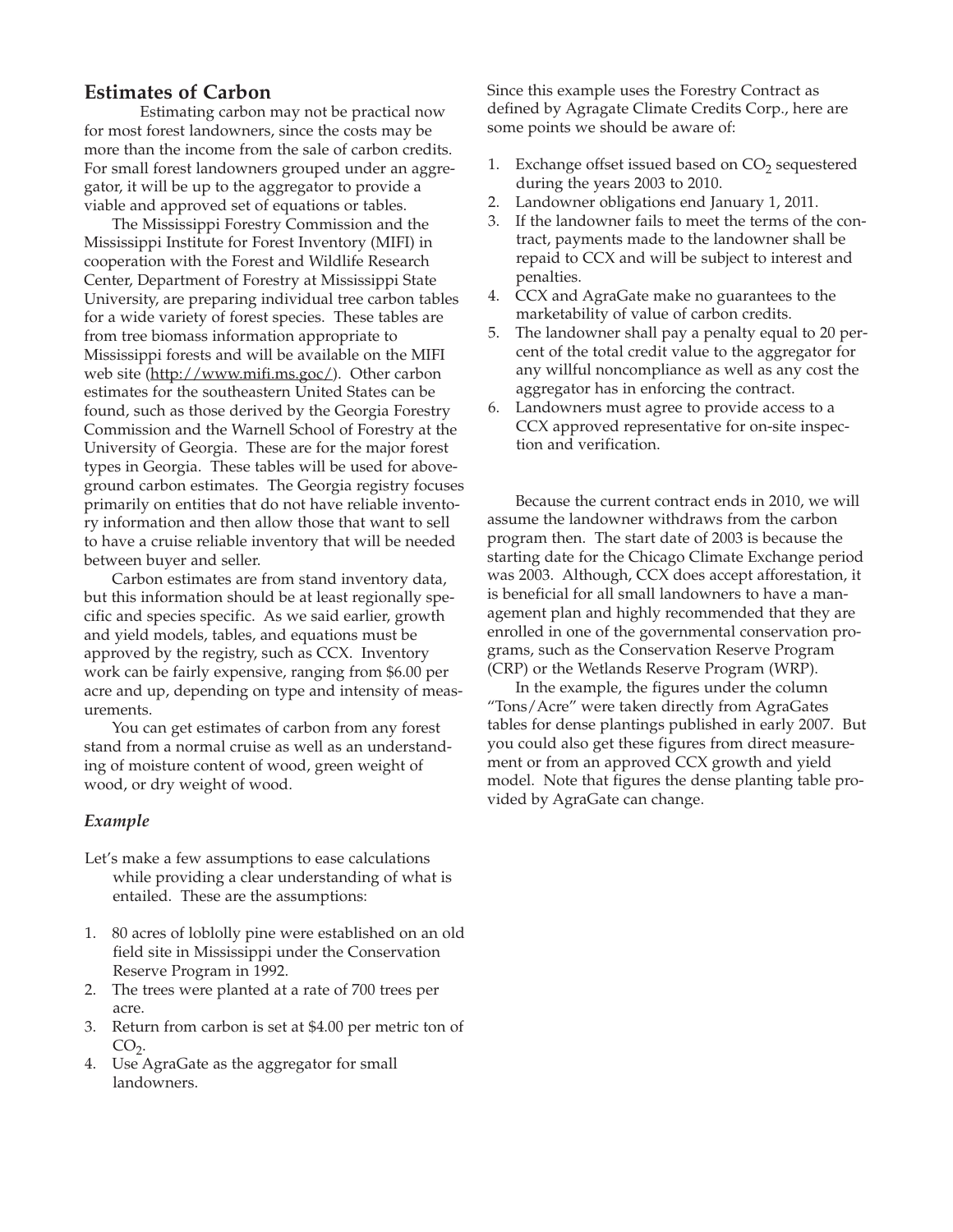Example of carbon sequestration and carbon values for an 80-acre afforested loblolly pine site established under the Conservation Reserve Program in Mississippi at a density of 700 trees per acre.

|                                             |      |                   |                       |                          | ---Payment Year--- |               |
|---------------------------------------------|------|-------------------|-----------------------|--------------------------|--------------------|---------------|
|                                             |      | Tons/Acre         | <b>Total Tons</b>     | <b>Carbon Value</b>      | Gross              | <b>Net</b>    |
| Stand Age                                   | Year | (tonne $CO2$ )    | (tonne $CO2$ )        | (dollars)                | (dollars)          | (dollars)     |
| Year 12                                     | 2003 | 7.81 <sup>1</sup> | 624.80 <sup>2</sup>   | $$2,499.20^3$            |                    |               |
| Year 13                                     | 2004 | 7.81              | 624.80                | \$2,499.20               |                    |               |
| Year 14                                     | 2005 | 7.81              | 624.80                | \$2,499.20               |                    |               |
| Year 15                                     | 2006 | 7.81              | 624.80                | \$2,499.20               |                    |               |
| Year 16                                     | 2007 | 7.92              | 633.60                | \$2,534.40               |                    |               |
| Year 17                                     | 2008 | 7.92              | 633.60                | \$2,534.40               | \$10,024.96        | $$7,048.80^9$ |
| Year 18                                     | 2009 | 7.92              | 633.60                | \$2,534.40               | \$2,027.52         | \$1,425.60    |
| Year 19                                     | 2010 | 7.92              | 633.60                | \$2,534.40               | \$2,027.52         | \$1,425.60    |
| Year 20                                     | 2011 |                   |                       |                          | \$6,054.40         | \$4,596.77    |
| <b>Gross Amount and Value</b>               |      |                   | 5,033.604             | \$20,134.40 <sup>5</sup> | \$20,134.40        | \$14,496.77   |
| Subtract 20% for the Carbon Reserve Pool    |      |                   | 1,006.72 <sup>6</sup> | \$4,026.88               |                    |               |
| Subtract 10% for Aggregator's fee           |      |                   | 503.36                | \$2,013.44               |                    |               |
| Subtract 10% for Assoc. Aggregator's fee    |      |                   | 503.367               | \$2,013.44               |                    |               |
| Subtract Verification fee (\$0.12/ton)      |      |                   |                       | \$604.03                 |                    |               |
| Subtract CCX registration fee (\$0.15/ton)  |      |                   |                       | \$755.04                 |                    |               |
| Subtract CCX sales fee (\$0.05/ton)         |      |                   |                       | \$251.68                 |                    |               |
| Landowners net return after fees subtracted |      |                   |                       | \$10,469.89              |                    |               |
| Return from the 20% Carbon Reserve Pool     |      |                   |                       | \$4,026.888              |                    |               |
| Total Return to the landowner               |      |                   |                       | \$14,496.77              |                    |               |

1- Figures in this column (7.81 and 7.92) were taken from Appendix Table 9.3 of the Dense Planting Carbon Accumulation Table in AgraGate's Carbon Credit Program Forestry Contract

- 2- Total tons of carbon derived from estimated carbon (7.81 or 7.92) multiplied by 80 acres
- 3- Dollar value for the total ton of  $CO<sub>2</sub>$  sequestered in a year for all acres
- 4- Total amount of CO<sub>2</sub> sequestered through the contract period
- 5- Total gross dollar value for carbon over the contract period when a metric ton of carbon value is \$4.00
- 6- The amount of carbon held by the aggregator in reserve to offset a catastrophic loss, such as fire.
- 7- This Associate Aggregator fee may come into play however it may be eliminated
- 8- If the landowner chooses to opt out of the contract the 20% reserve is paid back at that time.
- 9- This column represent those yearly payments made to the landowner with fees subtracted by the aggregator

The example lets you see what expenditures and gains are possible through carbon credits. The example spans from age 12 to 19 so you can determine if you want to forgo specific silvicultural techniques, such as thinning, to maintain compliance with the carbon contract. In this example, no thinnings were done before age 12, and none were done through the term of the contract, which terminated in 2010. You can thin through this period, but the number of trees per acre cannot be reduced below 250 stems. So, in the timeframe of the example, you could do a first pulpwood thin at year 13 and a chip-n-saw thin at year 18 or 19 as long as the stems per acre do not drop below 250.

#### **It is important to note that the example described above is accurate only for afforestation contracts**

**signed before December 8, 2007. For afforestation contracts entered into after December 8, 2007, no thinnings or harvest can occur under the afforestation contract.** To thin or harvest a stand under the previous contract basis, the stand must comply with a sustainable forestry certification scheme, and a carbon stock baseline must be completed.

The landowner of the 80 acres may choose either to stay in the carbon contract or exit the contract at the end of 2010. If landowner chooses to discontinue for the next carbon period, he can do whatever he wants with the land as of January 1, 2011. But if the planting is clearcut at some time in the future, the land cannot be re-entered into the program but will have to enter as a managed forest protocol.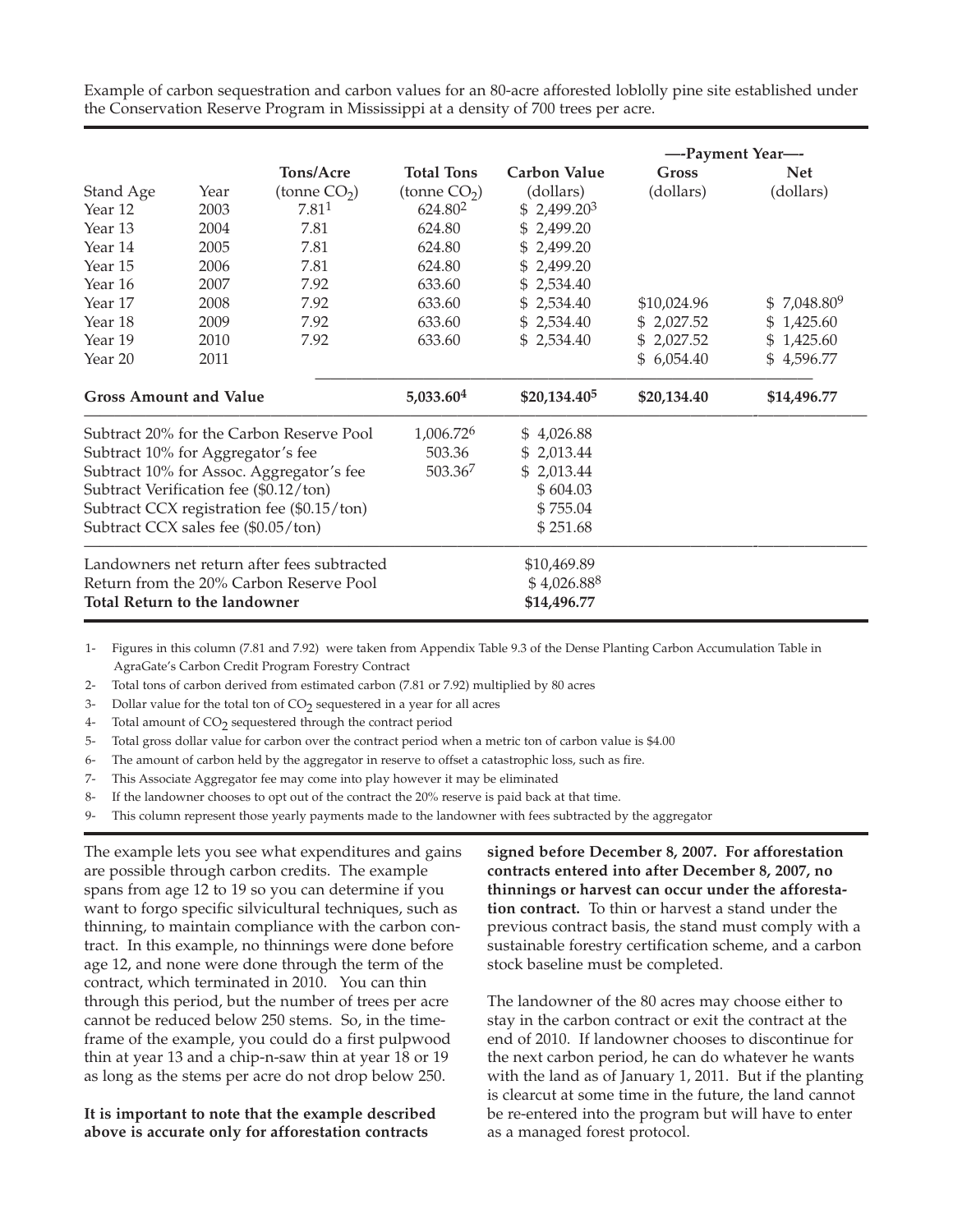## **Conclusion**

Some experts consider  $CO<sub>2</sub>$  to be a greenhouse gas, and it one of the primary gases implicated in a number of global climate change scenarios. Ways to reduce  $CO<sub>2</sub>$  continue to be widely discussed, interpreted, and in some cases both ruled upon and marketed. Forests can play a large role in many of these scenarios, but a variety of conditions must be met before a forest landowner can take advantage of a possible carbon market.

It is imperative that forest landowners remain well versed in the carbon market as it continues to mature in the United States and worldwide. Landowners should be aware not only of the return from carbon sequestration by their timber, but also the rate at which carbon is being sequestered, the conditions specified by the carbon markets, the cost to market the carbon, and the group they will be working with to market the carbon.

Today, the primary differences between foreign carbon markets and those in the United States are that United States market has no federal mandatory cap policy, programs are totally voluntary with the industries making specific commitments to reduction, and states and regional geographic areas are forming their own policies. Although the current forestry incentives (economic return) are rather low and the variability in what classifies as carbon offsets are limited, continual changes in the market may provide forest landowners additional income as the market matures.

Today in the United States the carbon market is on a volunteer basis rather than a regulatory requirement. The return per metric ton of carbon can vary considerably, but the return during the first quarter of 2007

was about \$3.50 per metric ton. Currently, the main way to take advantage of this market is through afforestation (previous lands have been in agriculture or open fields). The other factors that aid entering into this market include placing the land under a conservation easement, enrolling the newly growing forest in a sustainable forestry certification program, and maintaining these lands in forests long term.

For small private forest landowners, the carbon market at this time is not an attractive financial option. But if the carbon market continues its rise, it may become a viable financial option, if the landowner can meet all of the conditions. Certainly, if the price per ton of carbon reaches \$15 per ton, small forest landowners may find participation worthwhile.

The lowest amount of carbon that can directly access the Chicago Climate Exchange is 12,500 metric tons per year, which small forest landowners cannot attain. Therefore, small forest landowners wanting to participate in the carbon market will have to be grouped with others under an aggregator who then defines the cost to the landowner. In most cases, this means the aggregator will charge a specific cost usually based on the amount of carbon being sold. The aggregator is responsible for meeting the conditions, such as third-party verification and estimates of carbon sequestered, set by each party within the project. Prudent landowners should carefully consider among the available aggregators and choose the one that suits their specific situations.

New protocols for forests are being developed, and landowners should remain current in their knowledge of these protocols as well as changes in the overall carbon market.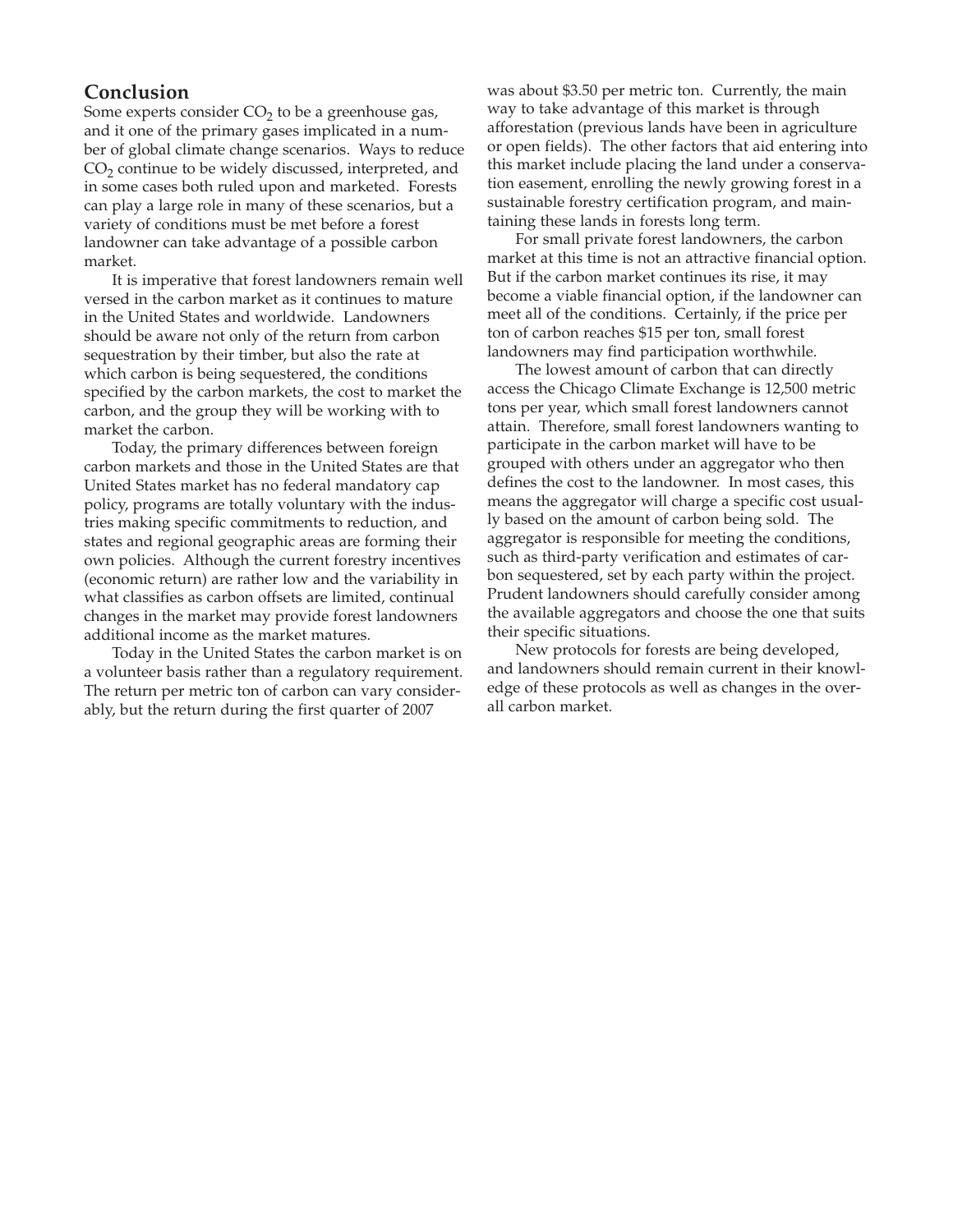## *References*

R. A. Birdsey. 1992. Carbon Storage and Accumulation in the United States Forest Ecosystems, Forest Service General Technical Report WO-59 (USDA, Washington, DC), 12pp.

Dangerfield, C.W., R.L. Izlar, R.O. Teskey, C.J. Cieszewski, D. Markewitz and R.L. Hendrick, Jr. 2004. Carbon Sequestration. Center for Forest Business, Daniel B. Warnell Scholl of Forest Resources, the University of Georgia. CFB No. 13. 2pp.

Richter, D.D. and D. Markewitz. 1995. Atmospheric deposition and soil resources of the southern pine forest. pp. 315-336. In S. Medlarz and R. Mickler (ed.) Air Pollutants and Southern Pine Forests. Ecological Studies Series. Springer-Verlag, New York.

Ruddell, S., M.J. Walsh and M. Kanakasabai. 2006. Forest carbon trading and marketing in the United States. A Report to the North Carolina Division of the Society of American Foresters. Available online at http://www.foreconinc.com/articles.asp?NewsID=34.